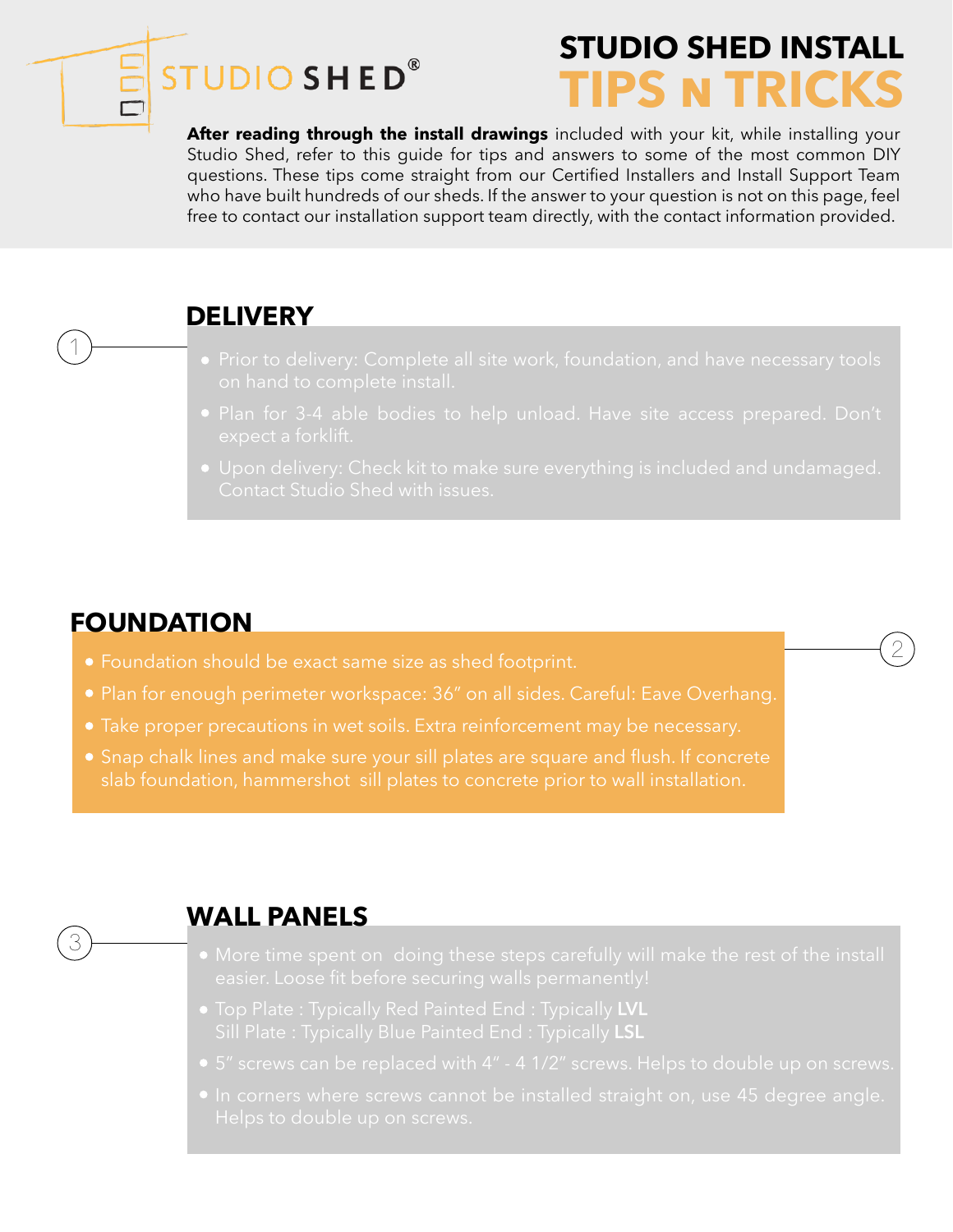### **ROOF**

4

- 
- 
- 
- necessary.

5

7

For best look on front edge, bend drip edge 90**°** at corners.

# **DOORS + WINDOWS**

- 
- 
- 
- 
- 



## **SIDING**

- 
- 
- Save triangular cuts from sides of shed to use as stencils. Measurements should
- provide one extra of each size.
- Damaged boards can often be fixed with spackle and touch up paint.
- 
- 

# **TRIM**

- 
- 
-